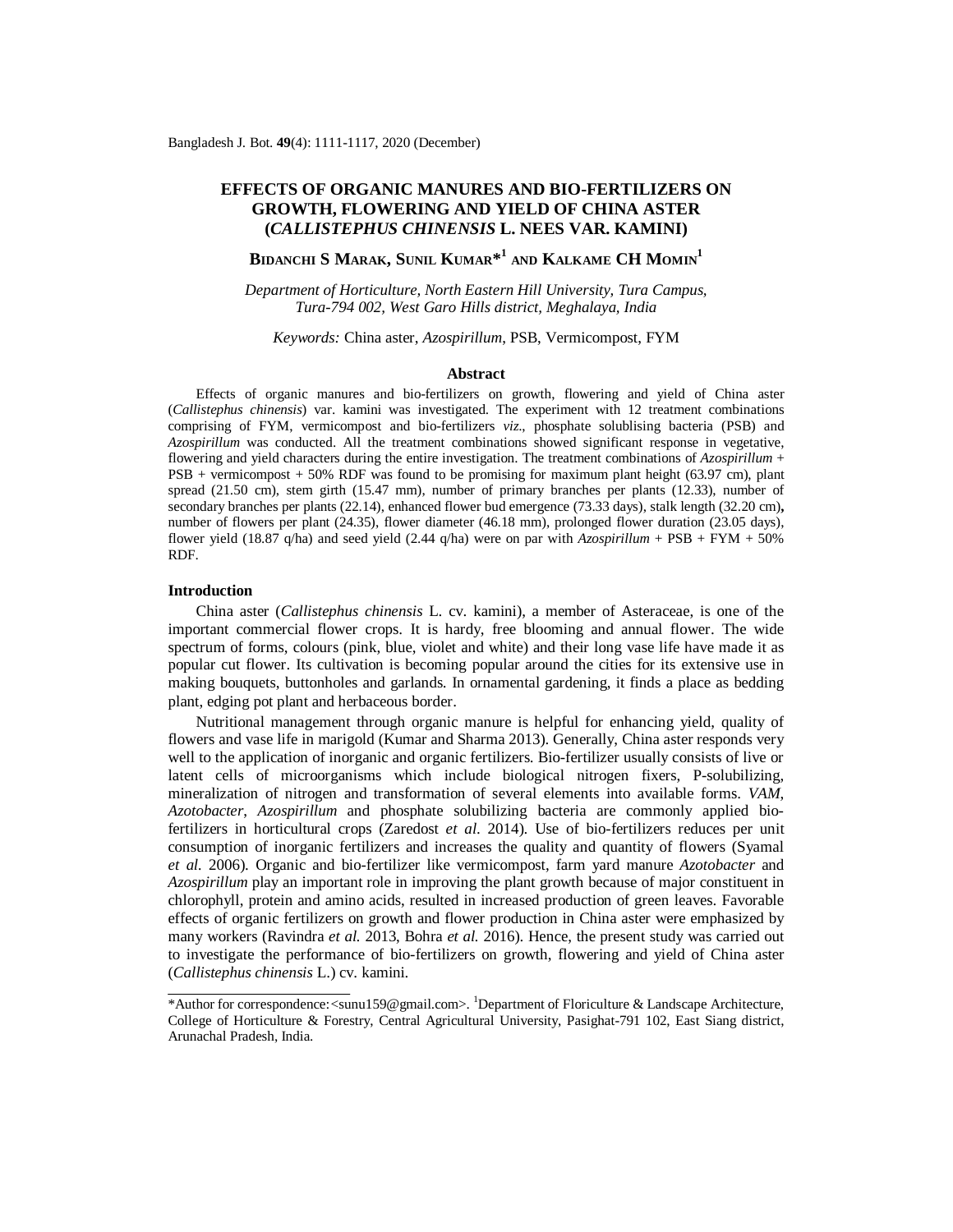# **Materials and Methods**

A field experiment on response of bio-fertilizers on growth, flowering and yield of China aster at Instructional farm, Department of Horticulture, North-Eastern Hill University, Tura campus, Chasingre, West Garo Hills district, Tura-794002, Meghalaya, India was conducted during September, 2017 to April, 2018. Twelve treatments *viz.,* Control (100% RDF), *Azospirillum +*75% RD 'N' + 100% RD 'P' and 'K', PSB + 75% RD 'P' + 100% RD 'N' and 'K', FYM + 50% RDF, VC + 50% RDF, *Azospirillum*+ FYM + 50% RDF, *Azospirillum* + VC + 50% RDF, PSB + FYM + 50% RDF, PSB + VC + 50% RDF, *Azospirillum* + PSB + 50% RD 'N' and 'P' + 100% RD 'K', *Azospirillum* + PSB + FYM + 50% RDF and *Azospirillum* + PSB + VC + 50% RDF were compared to find out suitable dose of organic fertilizers under agro-climatic conditions of Tura. Recommended dose of nitrogen (180 kg/ha), phosphorous (120 kg/ha) and potassium (60 kg/ha) in the form of urea, single super phosphate (SSP) and murate of potash (MOP), respectively, were applied into the soil before transplanting. The experiment was laid out in RCBD with three replications. Uniform size (10 - 15 cm) of China aster seedlings cv. kamini was transplanted on raised beds at spacing  $30 \times 20$  cm. The observations on vegetative growth, flowering and yield characters were recorded and analysed statistically as suggested by Panse and Sukhatme (1995).

#### **Results and Discussion**

Significant response of organic manures and bio-fertilizers on growth characters is presented in Table 1. Maximum plant height (63.97 cm) was associated with application of *Azospirillum* + PSB + VC + 50% RDF followed by *Azospirillum* + PSB + FYM + 50% RDF (60.33 cm) and PSB + VC + 50% RDF (50.57 cm). The increase in plant height with combination of organic manure and bio-fertilizers might be due to the increase in transport of metabolites and rate of photosynthesis in the plant, which enables the plant to have quick and better upward vegetative growth. Combination of organic manure and bio-fertilizers proved to be the best for attaining the maximum plant height (Keisam *et al*. 2014) in gladiolus.

The highest plant spread (21.50 cm) was noticed with the application of  $Azospirillum + PSB +$  $VC + 50\% RDF$  followed by  $PSB + VC + 50\% RDF$  (19.43 cm) and *Azospirillum* +  $VC + 50\%$ RDF (17.83 cm). However, the plant spread with application of  $Azospirillum + PSB + VC + 50\%$ RDF (21.50 cm) was on par with *Azospirillum* + PSB + FYM + 50% RDF (21.11 cm). Maximum plant spread obtained might be due to formation of new cells in meristem and increased in size resulted more production of cells (Barad *et al*. 2015). Lolasuramath (2014) reported that the maximum plant height and plant spread in China aster cv. poornima were obtained with organic manure and bio-fertilizers application. Maximum stem girth showed by *Azospirillum* + PSB + VC + 50% RDF (15.47 cm) was on par with *Azospirillum* + PSB + FYM + 50% RDF (15.40 cm), while, minimum stem girth was observed in control (13.13 cm). Ravindra *et al*. (2013) stated that combination of organic manures and bio-fertilizers along with inorganic fertilizers resulted in the tallest plant, maximum number of branches and thickest stem. Increased number of primary branch and secondary branch was observed in the plot which received *Azospirillum* + PSB + VC + 50% RDF (22.14, 12.33) which was on par with the *Azospirillum* + PSB + FYM + 50% RDF (22.00, 11.67) and the *Azospirillum* + PSB + 50% RD 'N' and 'P' + 100% RD 'K' (21.67, 11.67). Significant response in vegetative growth, flowering characters and quality parameters in China aster cv. kamini was also observed by Kumar *et al.* (2016), Tomar *et al.* (2013) in marigold cv. dwarf orange.

Significant responses of organic manures and bio-fertilizers on flowering characters is presented in Table 2. Earliness in flower bud initiation showed by *Azospirillum* + PSB + VC +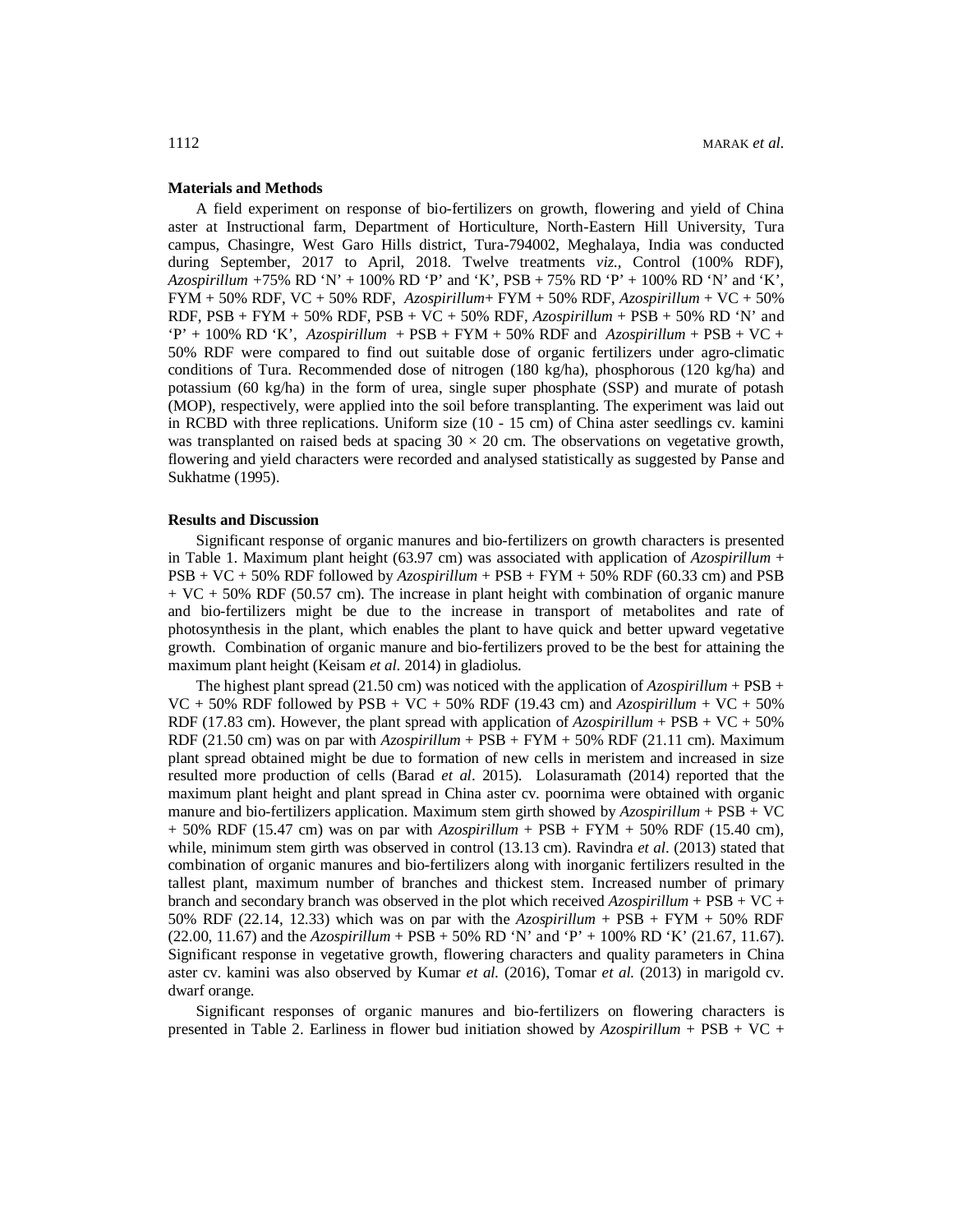50% RDF (73.33 days) followed by *Azospirillum* + PSB + 50% RD 'N' and 'P' + 100% RD 'K' (83.00 days), but was on par with  $VC + 50\%$  RDF (76.33 days). The delayed flowering was observed in control (93.00 days). Earliness in flower bud initiation with organic manure and biofertilizer applications was also observed by Keisam *et al.* (2014) in gladiolus**,** Kumari *et al*. (2014) in chrysanthemum and Zaredost *et al*. (2014) in marigold.

| Treatments                                                         | Plant<br>height<br>(cm) | Plant<br>spread<br>(cm) | <b>Stem</b><br>girth<br>(mm) | No. of<br>primary<br>branch | Number of<br>secondary<br>branch |
|--------------------------------------------------------------------|-------------------------|-------------------------|------------------------------|-----------------------------|----------------------------------|
| $T_1$ control (100% RDF)                                           | 46.20                   | 15.40                   | 13.13                        | 14.33                       | 11.08                            |
| $T_2$ (Azospirillum +75% RDF 'N' +100% RD 'P'<br>and $(K')$        | 48.10                   | 16.97                   | 14.43                        | 15.67                       | 11.00                            |
| $T_3(PSB + 75\% RD 'P' + 100\% RD 'N' and 'K')$                    | 45.07                   | 15.13                   | 13.20                        | 13.33                       | 11.18                            |
| $T_4$ (FYM + 50% RDF)                                              | 49.43                   | 16.07                   | 15.17                        | 20.33                       | 12.33                            |
| $T_5$ (VC + 50% RDF)                                               | 54.50                   | 18.53                   | 15.30                        | 18.00                       | 11.33                            |
| $T_6$ (Azospirillum + FYM + 50% RDF)                               | 54.67                   | 20.43                   | 15.16                        | 16.33                       | 12.00                            |
| $T_7$ (Azospirillum + VC + 50% RDF)                                | 49.47                   | 17.83                   | 14.82                        | 17.00                       | 11.67                            |
| $T_8 (PSB + FYM + 50\% RDF)$                                       | 52.17                   | 20.30                   | 15.32                        | 18.33                       | 12.00                            |
| $T9$ (PSB +VC + 50% RDF)                                           | 50.57                   | 19.43                   | 15.18                        | 19.00                       | 11.67                            |
| $T_{10}$ (Azospirillum + PSB + 50% RD 'N' and 'P' +<br>100% RD 'K' | 59.83                   | 20.78                   | 14.84                        | 21.67                       | 11.67                            |
| $T_{11}$ (Azospirillum + PSB + FYM + 50% RDF)                      | 60.33                   | 21.11                   | 15.40                        | 22.00                       | 11.67                            |
| $T_{12}$ (Azospirillum + PSB + VC + 50% RDF)                       | 63.97                   | 21.50                   | 15.47                        | 22.14                       | 12.33                            |
| $C.D (p = 0.05)$                                                   | 2.01                    | 1.46                    | 0.86                         | 1.09                        | 0.88                             |
| CV(%)                                                              | 6.63                    | 6.31                    | 5.24                         | 5.79                        | 6.77                             |

|  | Table 1. Effect of organic manure and bio-fertilizers on vegetative growth of China aster at Tura. |  |  |
|--|----------------------------------------------------------------------------------------------------|--|--|
|  |                                                                                                    |  |  |

Minimum days for colour break stage (83.74 days) was noticed under treatment with *Azospirillum* + PSB + VC + 50% RDF (83.74 cm) followed by FYM + 50% RDF (87.20 days) but was on par with  $PSB + FYM + 50\% RDF (84.40 days)$ . While, reduced number of days for bloom was associated with  $Azospir$ *illum* + PSB + VC + 50% RDF (91.58 days) which was on par with VC + 50% RDF (97.20 days) and  $Azospirillum + VC + 50% RDF (97.40 days)$ . Reduction in days taken for flowering was also reported by Pandey *et al*. (2010) in chrysanthemum and Kumar *et al.* (2015) in *Dendrobium* orchid. However, highest flower stalk length (34.00 cm) was noticed with *Azospirillum* + PSB + VC + 50% RDF (32.20 cm) which was on par with *Azospirillum* + PSB + 50% RD 'N' and 'P' + 100% RD 'K' (31.50 cm) and *Azospirillum* + PSB + FYM + 50% RDF (31.51 cm). The lowest flower stalk length was observed in control (27.99 cm). These results corroborate with the findings of Dalve *et al*. (2009) where it was revealed that spike length and rachis length in gladiolus significantly increased with the application of organic manures and biofertilizers.

The maximum flower diameter (46.18 cm) was associated with *Azospirillum* + PSB + VC + 50% RDF (46.18 mm) which was on par with, *Azospirillum* + PSB + FYM + 50% RDF (46.14 mm) and  $Azospirillum + PSB + 50\% \overline{RD}$  'N' and 'P' + 100% RD 'K' (45.91 mm), whereas, minimum flower diameter was noticed under control (17.79 cm). The beneficial effect on earliness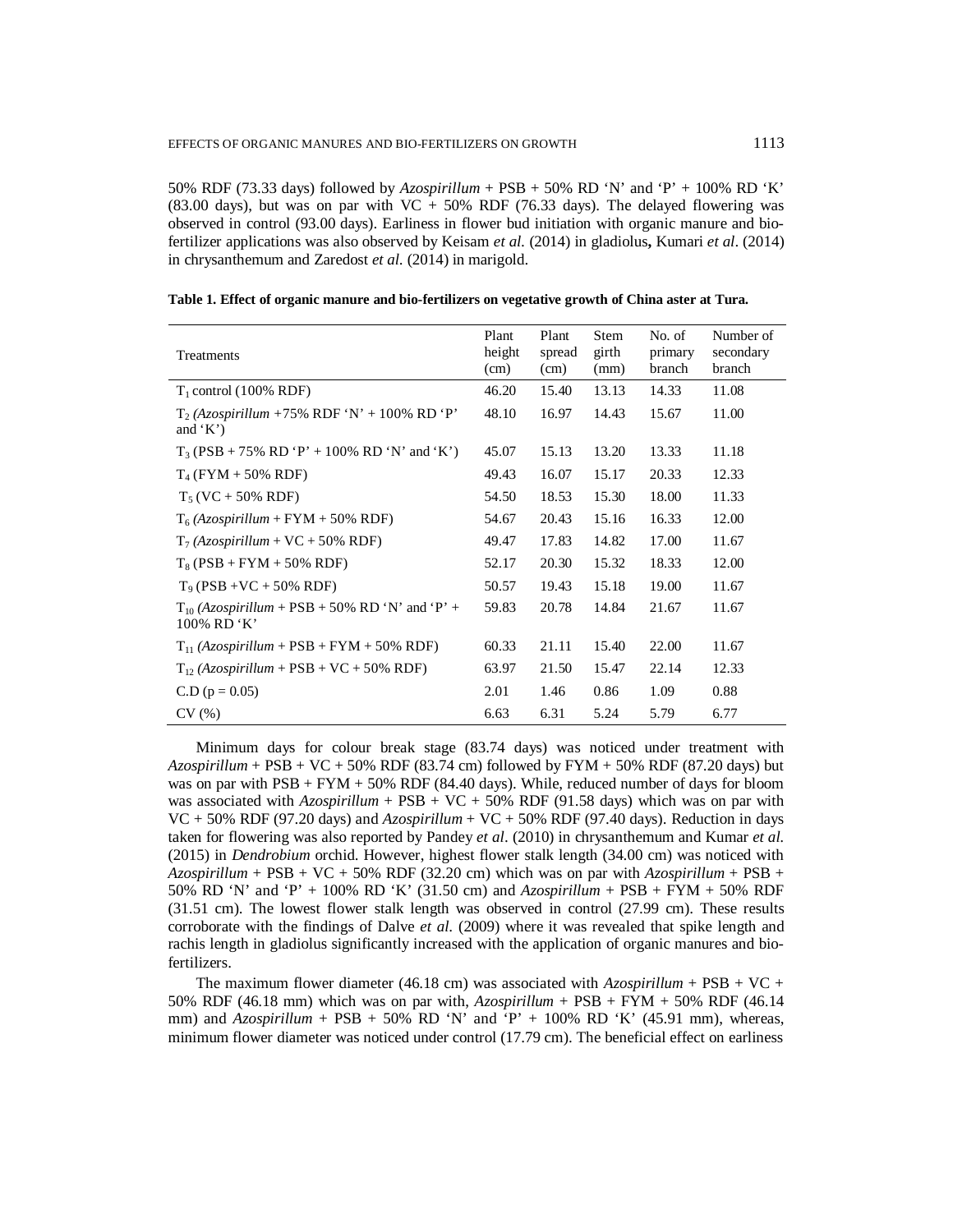| Treatments                                                                                                                                                                | Initiation of<br>flower bud | break stage<br>Colour | $b$ loom<br>Full | stalk length<br>Flower | diameter<br>Flower | No. of<br>flower | of flower<br>Duration | of single<br>Fresh wt | Dry wt. of<br>single | Flower<br>yield | yield<br>Seed |
|---------------------------------------------------------------------------------------------------------------------------------------------------------------------------|-----------------------------|-----------------------|------------------|------------------------|--------------------|------------------|-----------------------|-----------------------|----------------------|-----------------|---------------|
|                                                                                                                                                                           | (days)                      | (days)                | (days)           | $\binom{cm}{ }$        | (mm)               | buds/plant       | $(\mathrm{Days})$     | flower $(g)$          | flower (g)           | (q/ha)          | (q/ha)        |
| [1 Control (100% RDF)                                                                                                                                                     | 93.00                       | 93.60                 | 102.00           | 28.99                  | 34.75              | 15.32            | 18.00                 | 1.46                  | 0.50                 | 10.23           | 1.41          |
| ٠N,<br>$\begin{array}{l} \text{T}_2 \,(Azospirillum \,+75\% \,\, \text{RDF} \\ +100\% \,\, \text{RD} \cdot \text{P'} \,\, \text{and} \,\, ^\prime \text{K'}) \end{array}$ | 87.00                       | 99.00                 | 103.80           | 29.52                  | 45.13              | 16.65            | 18.33                 | 1.54                  | 0.64                 | 13.06           | 1.31          |
| T <sub>3</sub> (PSB + 75% RD 'P' + 100% RD<br>'N' and 'K')                                                                                                                | 91.80                       | 95.00                 | 105.40           | 28.07                  | 44.52              | 14.33            | 17.35                 | 1.35                  | 0.49                 | 12.42           | 1.59          |
| $T_4$ (FYM + 50% RDF)                                                                                                                                                     | 81.80                       | 87.20                 | 103.00           | 31.53                  | 46.01              | 22.68            | 20.36                 | 3.02                  | 0.86                 | 11.53           | 2.07          |
| $T_5$ (VC + 50% RDF)                                                                                                                                                      | 82.00                       | 88.60                 | 97.20            | 30.72                  | 45.26              | 19.32            | 20.00                 | 1.93                  | 0.57                 | 13.57           | 2.19          |
| $%$ RDF)<br>$T_6$ (Azospirillum + $FYM + 50$                                                                                                                              | 83.20                       | 91.00                 | 99.27            | 29.65                  | 45.63              | 18.36            | 20.40                 | 2.15                  | 0.45                 | 15.42           | 2.37          |
| $T_7$ (Azospirillum + VC + 50% RDF)                                                                                                                                       | 83.00                       | 92.00                 | 97.40            | 29.72                  | 45.53              | 18.64            | 20.67                 | 2.14                  | 0.42                 | 16.12           | 2.26          |
| $T_8$ (PSB + FYM + 50% RDF)                                                                                                                                               | 76.33                       | 84.40                 | 98.13            | 30.32                  | 45.88              | 20.34            | 21.20                 | 2.88                  | 0.57                 | 12.56           | 1.86          |
| $T_9$ (PSB + VC + 50%RDF)                                                                                                                                                 | 87.60                       | 92.80                 | 99.80            | 29.85                  | 45.78              | 20.67            | 20.30                 | 2.84                  | 0.53                 | 12.76           | 1.61          |
| 0% RD<br>$\begin{array}{l} \text{T}_1\text{O}\,(Azospirillum + \text{PSB} + 50 \\ \text{Y'}\text{ and 'P'} + 100\% \text{ RD 'K'} \end{array}$                            | 83.00                       | 91.20                 | 101.40           | 31.50                  | 45.91              | 23.33            | 21.32                 | 2.59                  | 0.59                 | 14.20           | 1.27          |
| $T_{11} (Azospirillum + PSB + FYM +$<br>50% RDF)                                                                                                                          | 84.67                       | 94.26                 | 100.75           | 31.51                  | 46.14              | 23.69            | 22.68                 | 3.15                  | 0.75                 | 15.99           | 2.82          |
| $T_{12}$ (Azospirillum + PSB + VC + 50%<br>RDF)                                                                                                                           | 73.33                       | 83.74                 | 91.58            | 32.20                  | 46.18              | 24.35            | 23.05                 | 3.10                  | 0.87                 | 18.87           | 2.44          |
| $CD (p = 0.05)$                                                                                                                                                           | 5.50                        | 3.88                  | 7.76             | 1.18                   | 0.69               | 1.46             | 1.86                  | 0.18                  | 0.05                 | 2.99            | 0.13          |
| CV(%)                                                                                                                                                                     | 5.77                        | 3.76                  | 6.82             | 6.83                   | 7.37               | 7.08             | 7.22                  | 7.65                  | 7.69                 | 7.60            | 6.34          |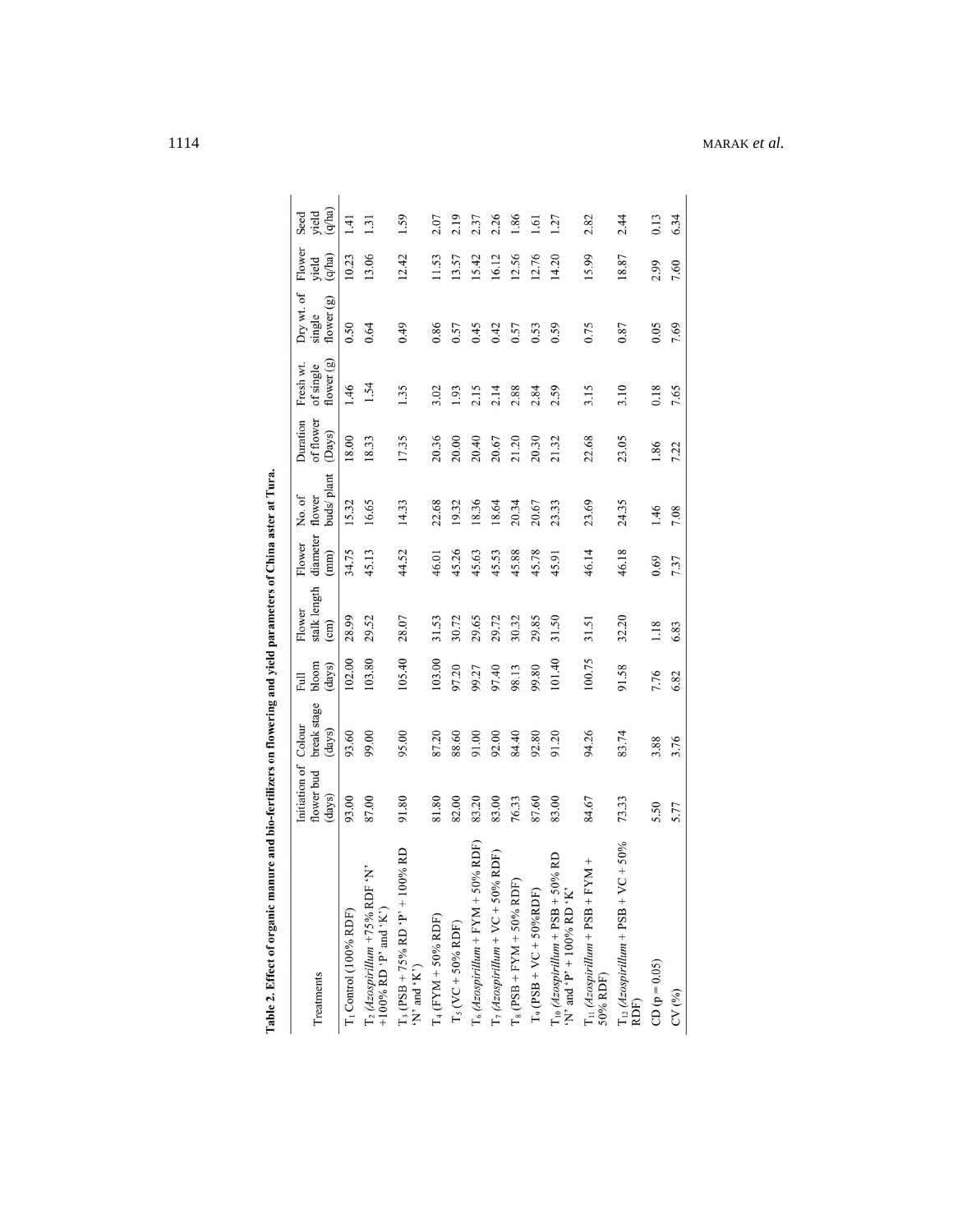in flower bud initiation, improving flower stalk length, large sized flower and number of flower buds might be due to early breaking of apical dominance followed by easy and better translocation of nutrients to the flowers, better plant growth by the increased availability of nutrients and accelerated mobility of photosynthates from source to sink as influenced by the growth hormones released or synthesized from organic manures and bio-fertilizers. These results are in accordance with the findings of Panchal *et al*. (2010) in chrysanthemum, Sharma *et al*. (2009) in China aster and Deshmukh *et al*. (2008) in gaillardia.



Fig.1. Effect of bio-fertilizers on vegetative growth of China aster.



Fig. 2. Effect of bio-fertilizers on flowering parameters of China aster.

Use of *Azospirillum* + PSB + VC + 50% RDF produced highest number of flower buds per plant  $(24.35)$  which was on par with  $Azospirillum + PSB + FYM + 50\% RDF (23.69)$  and  $Azospirillum + PSB + 50\% RD$  'N' and 'P' + 100% RD 'K' (23.33). Similar results were noticed by Ali *et al*. (2014) who stated that application of biofertilizers resulted in the maximum number of flowers in gladiolus. Keisam *et al*. (2014) also reported the maximum length of flower stalk, number of flowers per plant and flower weight in gladiolus, obtained with the application of organic nutrients.

Prolonged duration of flowering recorded with *Azospirillum* + PSB + VC + 50% RDF produced highest number of flower buds per plant (23.05 days) which was on par with *Azospirillum* + PSB + FYM + 50% RDF (22.68 days) and *Azospirillum* + PSB + 50% RD 'N' and 'P' +100% RD 'K' (21.32 days). Use of *Azospirillum* + PSB + FYM + 50% RDF showed increased fresh weight of single flower  $(3.15 g)$  which was on par with  $Azospirillum + PSB + VC$ + 50% RDF (3.10 g) and followed by *Azospirillum* + PSB + 50% RD 'N' and 'P' + 100% RD 'K' (2.59 g). Hadwani *et al*. 2013 stated that application of integrated nutrients resulted in the longest flowering duration. Maximum number of flowers and increased fresh weight might be due to the direct response of organic fertilization which may promote cell proliferation efficiently. Moreover,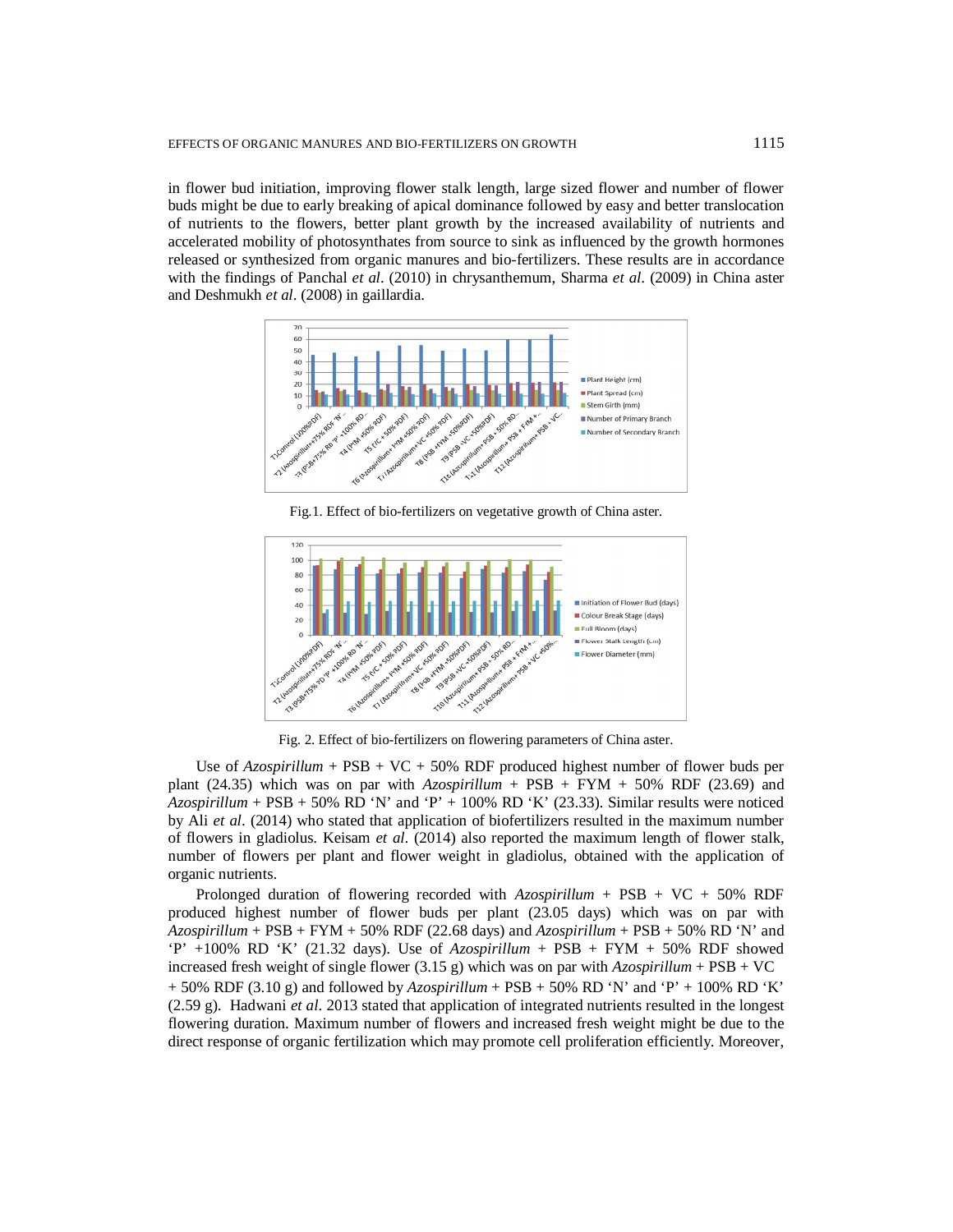*Azospirillum* + PSB + VC + 50% RDF recorded maximum dry weight of single flower (0.87 g) followed by  $Azospirillum + PSB + FYM + 50\% RDF (0.75 g)$  and  $Azospirillum + PSB + 50\% RD$ 'N' and 'P' +100% RD 'K' (0.59 g). The minimum dry weight of single flower was associated with control (0.50 g). The increase in dry weight might be due to luxurious vegetative growth in terms of plant height, stem girth and number of branches. These results corroborate with the findings of Panchal *et al*. (2010) in chrysanthemum and Ali *et al*. (2014) in gladiolus which revealed that application of organic nutrients increased significantly fresh and dry weights. Enhanced flower yield was noted with *Azospirillum* + PSB + VC + 50% RDF (18.87q/ha) followed by  $Azospirillum + VC + 50% RDF (16.12 q/ha)$  which was on par with  $Azospirillum +$ PSB + FYM + 50% RDF (15.99q/ha), whilst lowest flower yield was associated with control (10.23 q/ha). Nevertheless, maximum seed yield was obtained from  $Azospirillum + PSB + FYM +$ 50% RDF (2.82 q/ha) followed by *Azospirillum* + PSB + VC +50% RDF (2.44 q/ha) which was on par with  $Azospirillum + FYM + 50% RDF (2.37 q/ha)$ . These results are in close conformity with the findings of Thumar *et al*. (2013) in marigold and Sharma *et al.* (2009) in China aster which revealed that application of organic manures and bio-fertilizers increased significantly flower yield per plant and flower yield per hectare.



Fig. 3. Effect of bio-fertilizers on yield parameters of China aster.

Thus, the application of  $Azospirillum + PSB + VC + 50\% RDF$  and  $Azospirillum + PSB +$ FYM + 50% RDF was significantly associated with growth, flowering and yield parameters of China aster. Organic manures and bio-fertilizers enhanced the growth, flowering and yield parameters of China aster as compared to inorganic used.

#### **References**

- Ali T, Rashid H, Ajmal B, Sajjad R, and Ahmad N 2014. Investigation of biofertilizers influence on vegetative growth, flower quality, bulb yield and nutrient uptake in gladiolus (*Gladiolus grandiflorus* L.). Int. J. Plant Animal Environ. Sci. **4**(1): 94-99.
- Barad AV, Bhosale N and Mehta P 2015. Effect of nitrogen levels and cuttings (main and ratoon) on growth and flowering of golden rod (*Solidago canadensis* L.) during summer and rainy season planting. Hort. Flora Res. Spectrum **4**(3): 230-235.
- Bohra M, Khanna PR, Punetha P and Nautiyal BP 2016. Studies on the effect of organic manures and PSB on vegetative and floral parameters of China aster (*Callistephus chinensis* L. Ness.) cv. kamini under mid hills region of Himalaya. Bioscan. **11**(4): 2707-2710.